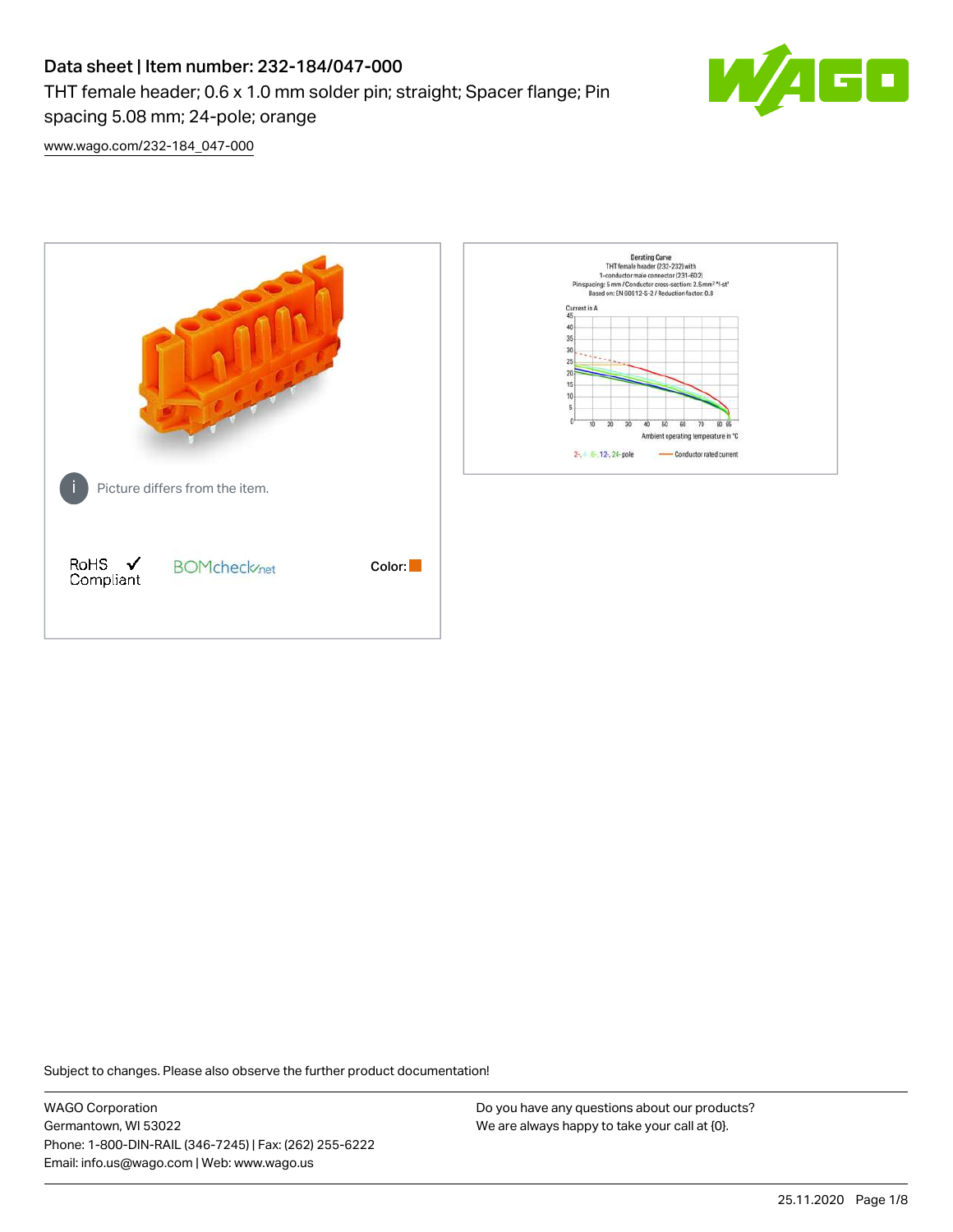



### Item description

- $\blacksquare$ Horizontal or vertical PCB mounting via straight or angled solder pins
- П For board-to-board and board-to-wire connections
- $\blacksquare$ Touch-proof PCB outputs
- $\blacksquare$ Easy-to-identify PCB inputs and outputs
- $\blacksquare$ With coding fingers

#### Safety information 1:

The MCS - MULTI CONNECTION SYSTEM includes connectors without breaking capacity in accordance with DIN EN 61984. When used as intended, these connectors must not be connected/disconnected when live or under load. The circuit design should ensure header pins, which can be touched, are not live when unmated.

# Data Electrical data

Subject to changes. Please also observe the further product documentation!

WAGO Corporation Germantown, WI 53022 Phone: 1-800-DIN-RAIL (346-7245) | Fax: (262) 255-6222 Email: info.us@wago.com | Web: www.wago.us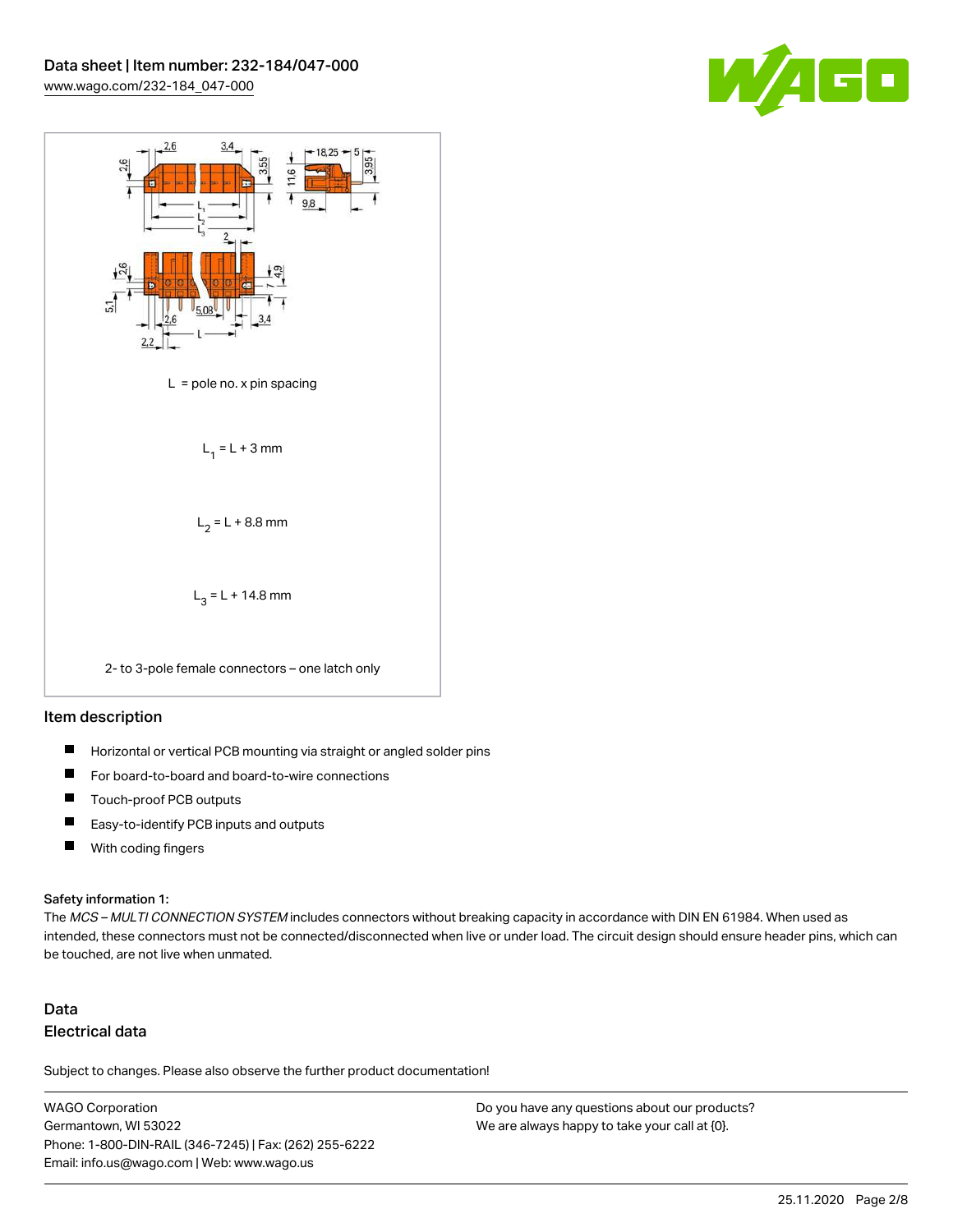

# Ratings per IEC/EN 60664-1

| Ratings per                 | IEC/EN 60664-1                                                        |
|-----------------------------|-----------------------------------------------------------------------|
| Rated voltage (III / 3)     | 320 V                                                                 |
| Rated surge voltage (III/3) | 4 <sub>k</sub> V                                                      |
| Rated voltage (III/2)       | 320 V                                                                 |
| Rated surge voltage (III/2) | 4 <sub>k</sub> V                                                      |
| Nominal voltage (II/2)      | 630 V                                                                 |
| Rated surge voltage (II/2)  | 4 <sub>k</sub> V                                                      |
| Rated current               | 12A                                                                   |
| Legend (ratings)            | $(III / 2)$ $\triangle$ Overvoltage category III / Pollution degree 2 |

# Ratings per UL 1059

| Approvals per                  | UL 1059 |
|--------------------------------|---------|
| Rated voltage UL (Use Group B) | 300 V   |
| Rated current UL (Use Group B) | 15 A    |
| Rated voltage UL (Use Group D) | 300 V   |
| Rated current UL (Use Group D) | 10 A    |

# Ratings per UL 1977

| Rated voltage UL 1977 | 600 <sup>V</sup><br>. |
|-----------------------|-----------------------|
| Rated current UL 1977 |                       |

# Ratings per CSA

| Approvals per                   | CSA   |
|---------------------------------|-------|
| Rated voltage CSA (Use Group B) | 300 V |
| Rated current CSA (Use Group B) | 15 A  |
| Rated voltage CSA (Use Group D) | 300 V |
| Rated current CSA (Use Group D) | 10 A  |

# Connection data

| Pole No.                          | 24 |
|-----------------------------------|----|
| Total number of connection points | 24 |
| Total number of potentials        | 24 |
| Number of connection types        |    |
| Number of levels                  |    |

Subject to changes. Please also observe the further product documentation!

| <b>WAGO Corporation</b>                                | Do you have any questions about our products? |
|--------------------------------------------------------|-----------------------------------------------|
| Germantown, WI 53022                                   | We are always happy to take your call at {0}. |
| Phone: 1-800-DIN-RAIL (346-7245)   Fax: (262) 255-6222 |                                               |
| Email: info.us@wago.com   Web: www.wago.us             |                                               |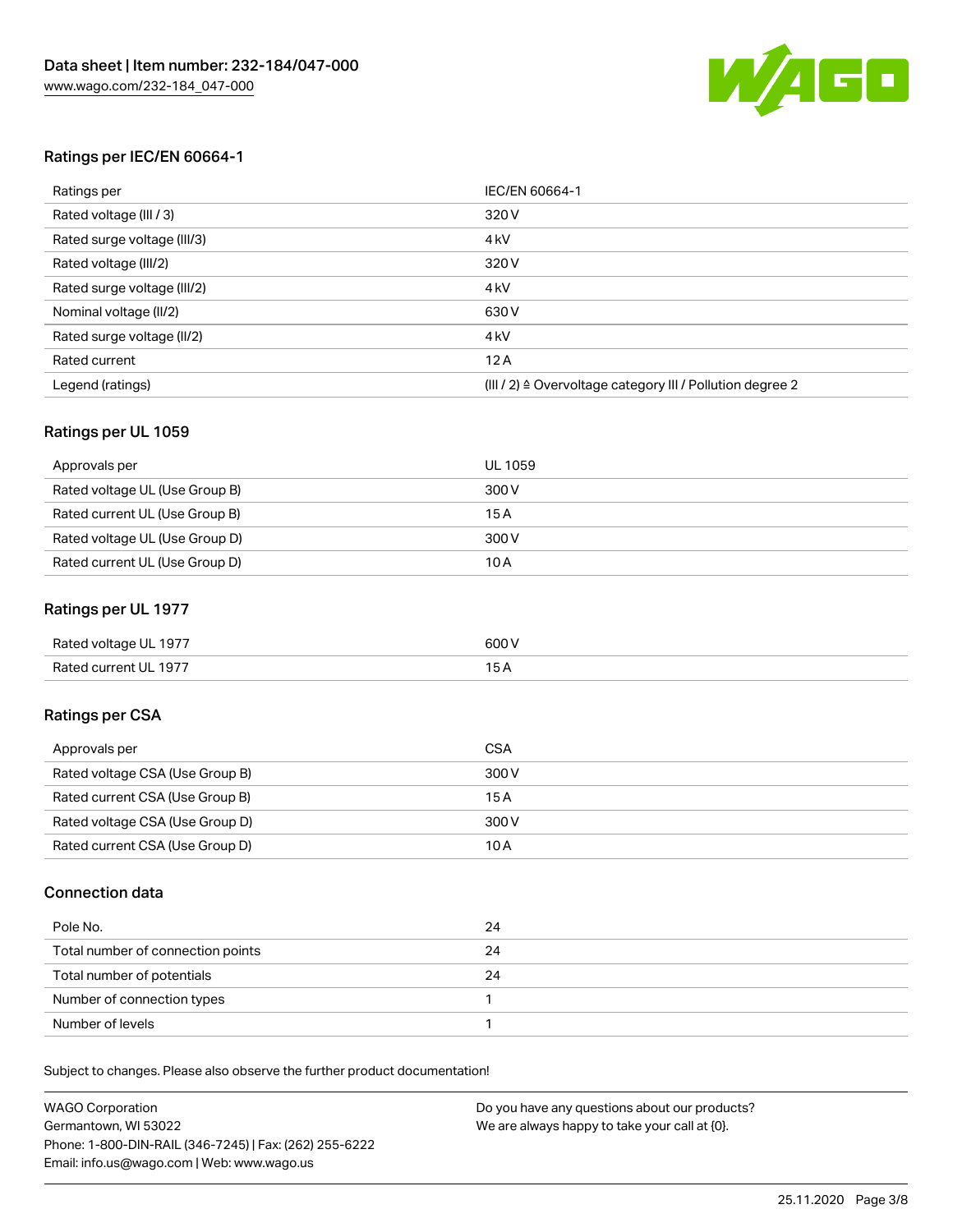

# Physical data

| Pin spacing                          | 5.08 mm / 0.2 inch     |
|--------------------------------------|------------------------|
| Width                                | 136.72 mm / 5.383 inch |
| Height                               | 23.25 mm / 0.915 inch  |
| Height from the surface              | 18.25 mm / 0.719 inch  |
| Depth                                | 11.6 mm / 0.457 inch   |
| Solder pin length                    | $5 \,\mathrm{mm}$      |
| Solder pin dimensions                | $0.6 \times 1$ mm      |
| Drilled hole diameter with tolerance | $1.3$ $(+0.1)$ mm      |

# Mechanical data

| Mounting type | Mounting flange             |
|---------------|-----------------------------|
| Mounting type | Flush feed-through mounting |
|               | Panel mounting              |

# Plug-in connection

| Contact type (pluggable connector) | Female connector/socket |
|------------------------------------|-------------------------|
| Connector (connection type)        | for PCB                 |
| Mismating protection               | No                      |
| Mating direction to the PCB        | 90°                     |

# PCB contact

| PCB contact                         | THT                                        |
|-------------------------------------|--------------------------------------------|
| Solder pin arrangement              | over the entire female connector (in-line) |
| Number of solder pins per potential |                                            |

# Material Data

| Color                       | orange            |
|-----------------------------|-------------------|
| Material group              |                   |
| Insulation material         | Polyamide (PA66)  |
| Flammability class per UL94 | V0                |
| Contact material            | Copper alloy      |
| Contact plating             | tin-plated        |
| Fire load                   | 0.367 MJ          |
| Weight                      | 21.7 <sub>g</sub> |

Subject to changes. Please also observe the further product documentation!

| <b>WAGO Corporation</b>                                | Do you have any questions about our products? |
|--------------------------------------------------------|-----------------------------------------------|
| Germantown, WI 53022                                   | We are always happy to take your call at {0}. |
| Phone: 1-800-DIN-RAIL (346-7245)   Fax: (262) 255-6222 |                                               |
| Email: info.us@wago.com   Web: www.wago.us             |                                               |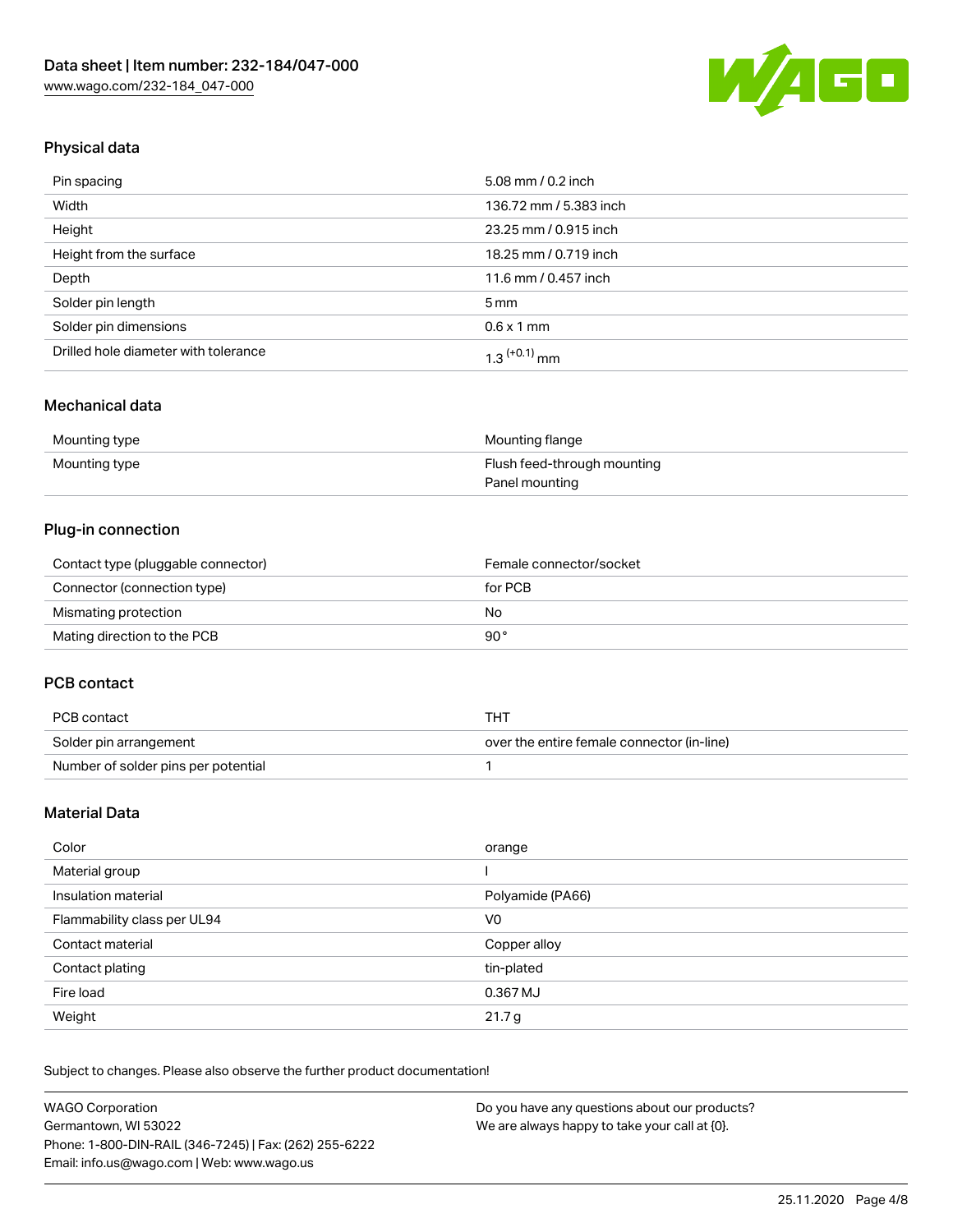[www.wago.com/232-184\\_047-000](http://www.wago.com/232-184_047-000)



# Environmental Requirements

| Limit temperature range | . +85 °C<br>-60 |
|-------------------------|-----------------|
|-------------------------|-----------------|

# Commercial data

| Product Group         | 3 (Multi Conn. System) |
|-----------------------|------------------------|
| Packaging type        | <b>BOX</b>             |
| Country of origin     | DE.                    |
| <b>GTIN</b>           | 4044918624459          |
| Customs tariff number | 85366990990            |

# Approvals / Certificates

# Ship Approvals

| Logo                      | Approval                                                | <b>Additional Approval Text</b> | Certificate<br>name                 |
|---------------------------|---------------------------------------------------------|---------------------------------|-------------------------------------|
| ABS                       | <b>ABS</b><br>American Bureau of Shipping               | ۰                               | $19 -$<br>HG15869876-<br><b>PDA</b> |
| <b>BUREAU</b>             | <b>BV</b><br>Bureau Veritas S.A.                        | <b>IEC 60998</b>                | 11915/D0 BV                         |
| DNV-GL<br><b>MARITIME</b> | <b>DNV GL</b><br>Det Norske Veritas, Germanischer Lloyd |                                 | TAE 000016Z                         |

# UL-Approvals

| Logo | Approval                                    | <b>Additional Approval Text</b> | Certificate<br>name |
|------|---------------------------------------------|---------------------------------|---------------------|
| 8    | UL<br>UL International Germany GmbH         | <b>UL 1977</b>                  | E45171              |
| 8    | <b>UR</b><br>Underwriters Laboratories Inc. | <b>UL 1059</b>                  | E45172<br>sec. 18   |

Subject to changes. Please also observe the further product documentation!

| <b>WAGO Corporation</b>                                | Do you have any questions about our products? |
|--------------------------------------------------------|-----------------------------------------------|
| Germantown, WI 53022                                   | We are always happy to take your call at {0}. |
| Phone: 1-800-DIN-RAIL (346-7245)   Fax: (262) 255-6222 |                                               |
| Email: info.us@wago.com   Web: www.wago.us             |                                               |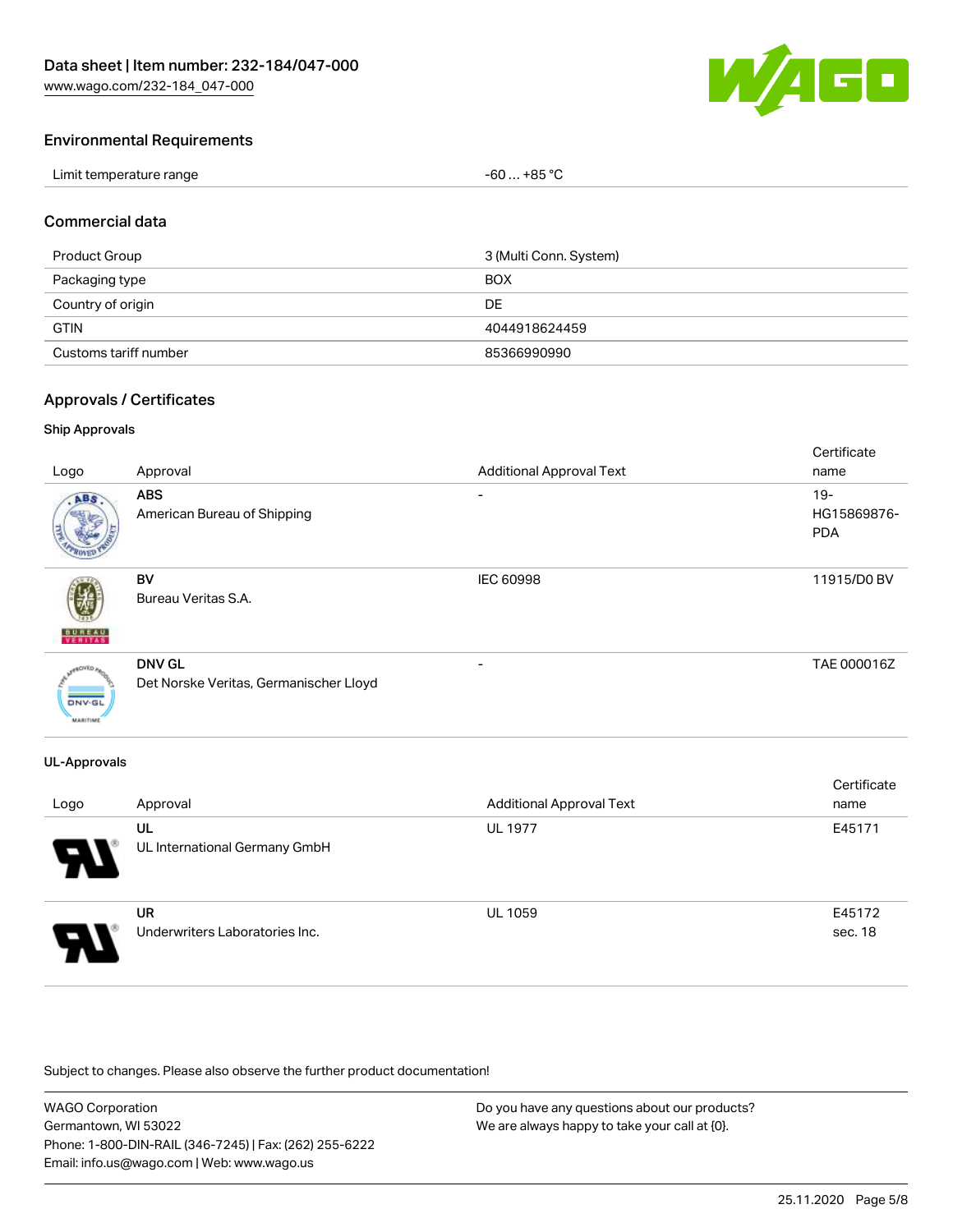# Counterpart



#### Item no.231-654

1-conductor male connector; 2.5 mm²; Pin spacing 5.08 mm; 24-pole; 2,50 mm²; orange [www.wago.com/231-654](https://www.wago.com/231-654)

GO

# Compatible products

check

|                                   | Item no.: 231-661<br>Test plugs for female connectors; for 5 mm and 5.08 mm pin spacing; 2,50 mm <sup>2</sup> ; light gray                                             |             | www.wago.com/231-661 |          |
|-----------------------------------|------------------------------------------------------------------------------------------------------------------------------------------------------------------------|-------------|----------------------|----------|
| <b>Downloads</b><br>Documentation |                                                                                                                                                                        |             |                      |          |
| <b>Additional Information</b>     |                                                                                                                                                                        |             |                      |          |
| Technical explanations            |                                                                                                                                                                        | Apr 3, 2019 | pdf<br>3.6 MB        | Download |
| <b>CAD files</b>                  |                                                                                                                                                                        |             |                      |          |
| <b>CAD</b> data                   |                                                                                                                                                                        |             |                      |          |
|                                   | 2D/3D Models 232-184/047-000                                                                                                                                           |             | <b>URL</b>           | Download |
| <b>CAE</b> data                   |                                                                                                                                                                        |             |                      |          |
|                                   | EPLAN Data Portal 232-184/047-000                                                                                                                                      |             | URL                  | Download |
|                                   | ZUKEN Portal 232-184/047-000                                                                                                                                           |             | URL                  | Download |
| <b>PCB Design</b>                 |                                                                                                                                                                        |             |                      |          |
|                                   | Symbol and Footprint 232-184/047-000                                                                                                                                   |             | URL                  | Download |
|                                   | CAx data for your PCB design, consisting of "schematic symbols and PCB footprints",<br>allow easy integration of the WAGO component into your development environment. |             |                      |          |
| Supported formats:                |                                                                                                                                                                        |             |                      |          |
| Ш                                 | Accel EDA 14 & 15                                                                                                                                                      |             |                      |          |
| ш                                 | Altium 6 to current version                                                                                                                                            |             |                      |          |
| п                                 | Cadence Allegro                                                                                                                                                        |             |                      |          |
| П                                 | DesignSpark                                                                                                                                                            |             |                      |          |
| ш                                 | Eagle Libraries                                                                                                                                                        |             |                      |          |
|                                   | Subject to changes. Please also observe the further product documentation!                                                                                             |             |                      |          |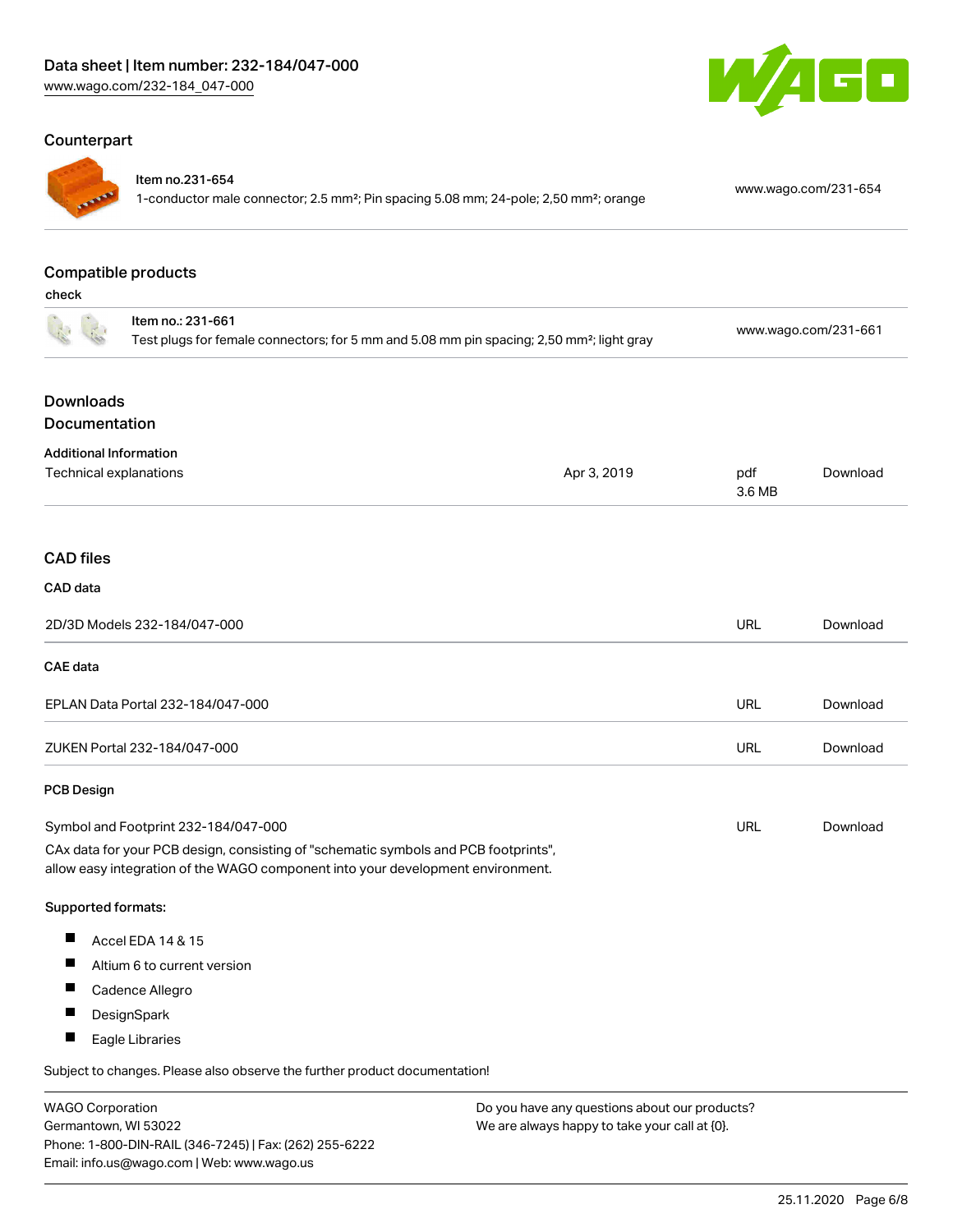

- $\blacksquare$ KiCad
- П Mentor Graphics BoardStation
- $\blacksquare$ Mentor Graphics Design Architect
- $\blacksquare$ Mentor Graphics Design Expedition 99 and 2000
- $\blacksquare$ OrCAD 9.X PCB and Capture
- $\blacksquare$ PADS PowerPCB 3, 3.5, 4.X, and 5.X
- $\blacksquare$ PADS PowerPCB and PowerLogic 3.0
- $\blacksquare$ PCAD 2000, 2001, 2002, 2004, and 2006
- П Pulsonix 8.5 or newer
- $\blacksquare$ STL
- $\blacksquare$ 3D STEP
- $\blacksquare$ TARGET 3001!
- $\blacksquare$ View Logic ViewDraw
- $\blacksquare$ Quadcept
- $\blacksquare$ Zuken CadStar 3 and 4
- $\blacksquare$ Zuken CR-5000 and CR-8000

PCB Component Libraries (EDA), PCB CAD Library Ultra Librarian

### Installation Notes

#### Application



The innovative flange design provides standard panel mounting options or various through-panel mounting configurations. Depending on the type of application and flange, female headers can be used either for through-panel or flush mount applications.

# Product family

Subject to changes. Please also observe the further product documentation!

WAGO Corporation Germantown, WI 53022 Phone: 1-800-DIN-RAIL (346-7245) | Fax: (262) 255-6222 Email: info.us@wago.com | Web: www.wago.us